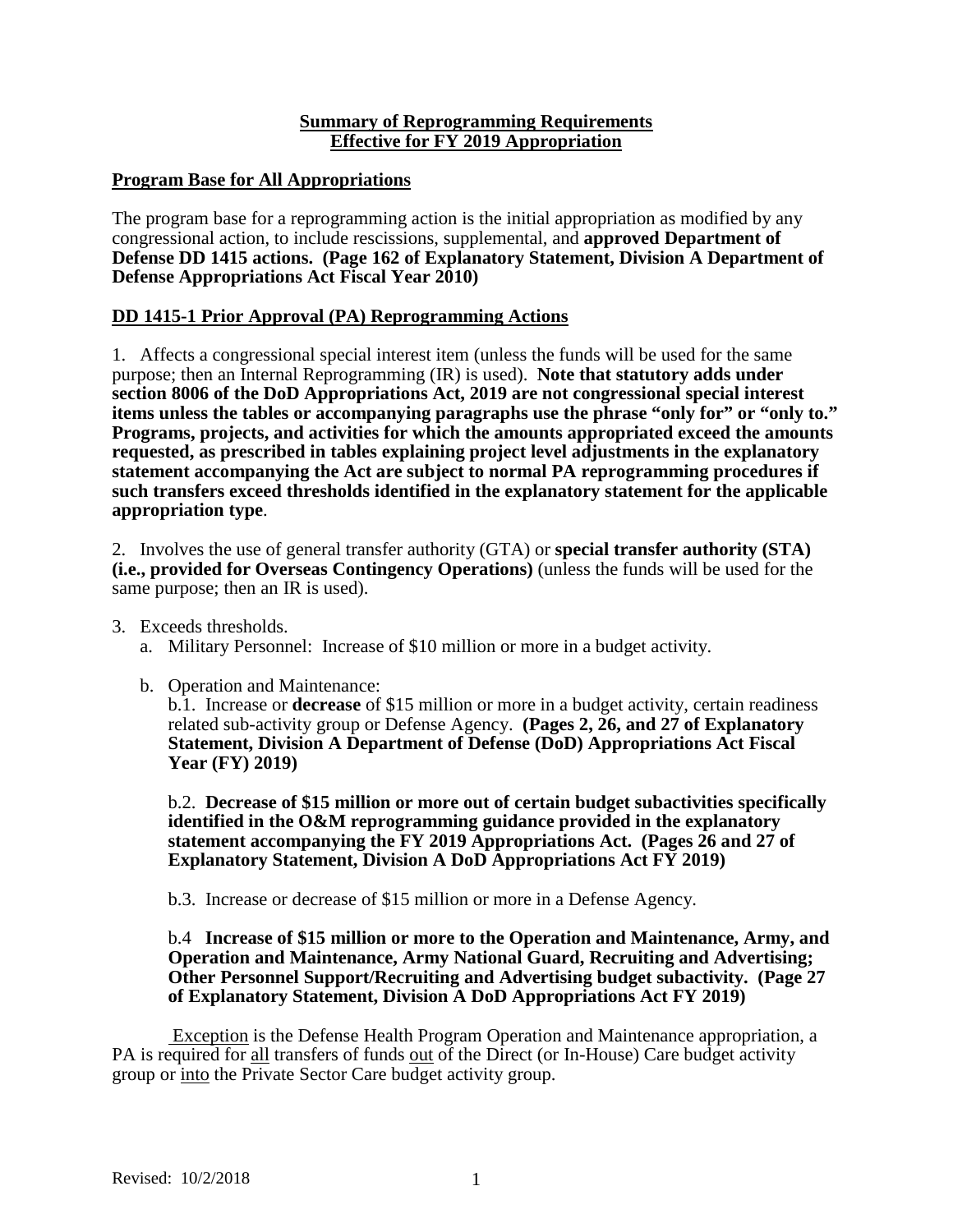- c. Procurement appropriations for each budget line item:
	- (1) Increase: \$20 million or **20 percent of the appropriated amount** whichever is less. **(Pages 2, 52, and 81 of Explanatory Statement, Division A DoD Appropriations Act FY 2019)**
	- (2) Decrease: \$20 million or 20 percent of the appropriated amount, whichever is less.
- d. RDT&E appropriations for each budget line item (i.e., program element):
	- (1) Increase: \$10 million or **20 percent of the appropriated amount** whichever is less; **(Pages 2, 52, and 81 of Explanatory Statement, Division A DoD Appropriations Act FY 2019)**
	- (2) Decrease: \$10 million or 20 percent of the appropriated amount, whichever is less.
- 4. Establishes New Programs (i.e., New Starts) (See New Starts Below)
- 5. Terminates Appropriated Programs.
	- a. Eliminates a procurement program, subprogram, or modification of \$20 million or more.
	- b. Eliminates an RDT&E program element, project or subproject of \$10 million or more.

c. Eliminates an RDT&E program element, project, or subproject that is equal to the total amount of the program element, regardless of amount.

### **DD Form 1415-3 Internal Reprogramming (IR) Actions**

1. Realigns funds to a different line item or appropriation for proper execution of the same requirement with **no change in purpose**, may involve GTA, **STA**, and may involve congressional special interest items.

2. Transfers funds from the transfer accounts (i.e., Foreign Currency, Environmental Restoration, Drug Interdiction, Overseas Contingency Operations Transfer Fund, etc).

3. Documents transfers identifying specific line items when a letter notification to **Congress** is being used to satisfy congressional or specific transfer notification requirements **(i.e., Ship Modernization, Operations and Sustainment Fund**).

### **Notification Letters (in advance of initiating) Requirements**

1. Establish new programs or **budget** line items not otherwise requiring prior approval action.

2. Establish new procurement programs, including modifications, costing less than \$20 million for the **entire** effort.

3. Establish new development programs costing less than \$10 million for the **entire** effort.

4. Initiate safety programs or safety modifications costing less than \$20 million for the **entire** effort; can be initiated immediately following congressional notification.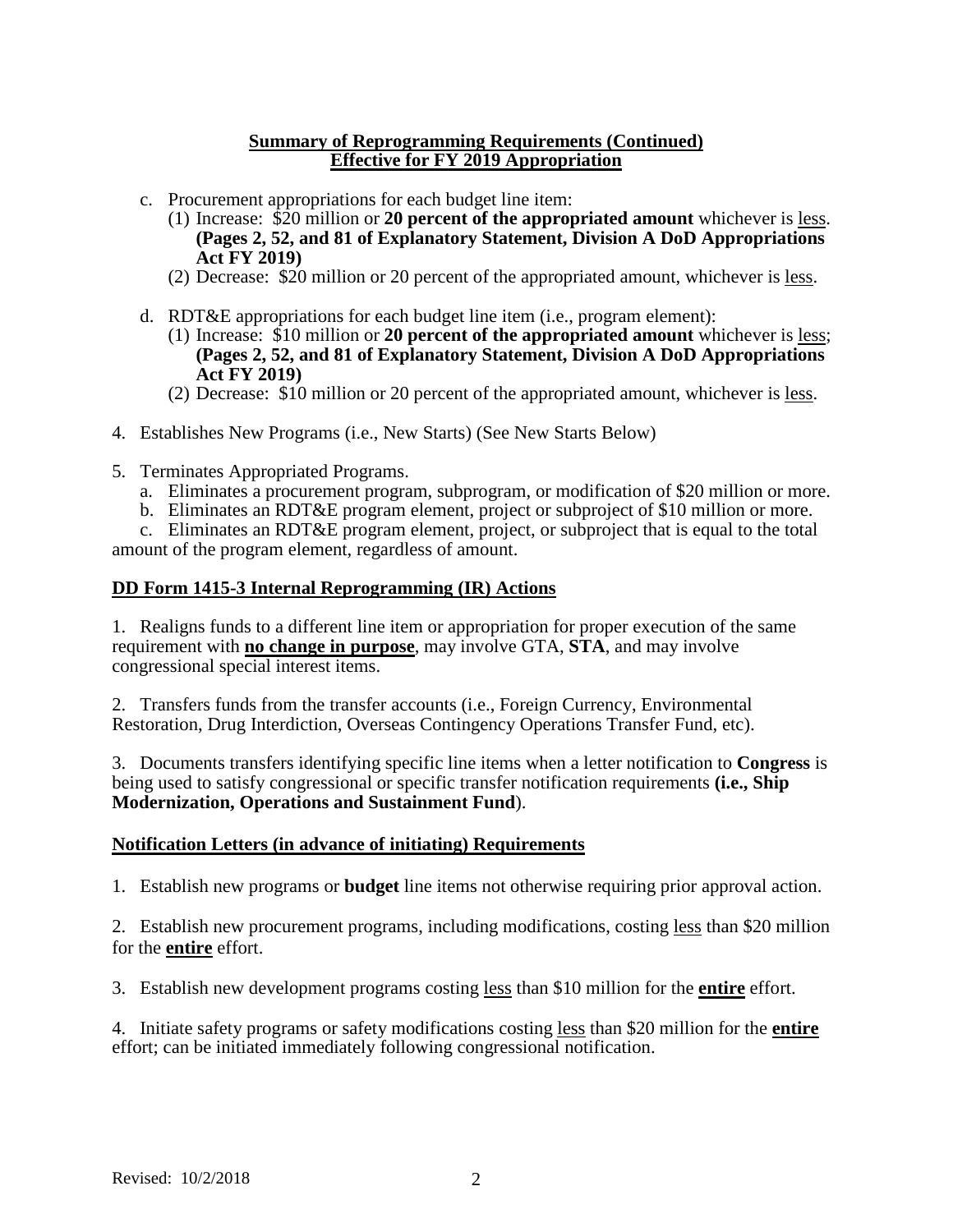5. Terminate programs falling within the below threshold reprogramming amounts (procurement programs or subprograms costing less than \$20 million; RDT&E programs, projects, or subprojects costing less than \$10 million) as long as the procurement line item or **RDT&E** program element is not eliminated.

6. Identify specific line items to satisfy specific transfer notification requirements.

7. Require a 30-day notification to the Defense Committees **prior** to implementation. The Component may implement the reprogramming action 30-days after congressional notification unless an objection is received from a committee.

### **Below Threshold Reprogramming (BTR) Authority Ground Rules**

1. If a PA reprogramming action has been approved to increase a program, procurement line item, or program element that was used to cash flow a higher priority requirement; a BTR *should not be used to "reverse"* an approved PA reprogramming action for any program, procurement line item, or program element.

2. A BTR *threshold* is established for each appropriation and allows funds to be reprogrammed internal to the appropriation without obtaining congressional prior approval to finance cost increases to existing programs, with some exceptions. Any movement of funds between appropriations or between legal subdivisions within an appropriation is a "transfer" and requires the use of transfer authority.

3. The BTR shall not exceed the established thresholds. Each threshold reflects aggregate levels of reprogramming activity within **military personnel, O&M**, Procurement line items, and within RDT&E program elements. The BTR thresholds represent the cumulative amount that may be reprogrammed over the life of the appropriation.

4. The Components shall not use BTR authority to reduce congressional special interest items.

5. The Component shall not use BTR authority to increase lines specifically reduced by congressional action. Components may use BTR authority to restore non-specific reductions to these items, but only to the original level of the budget request or the level determined in the specific account tables reflected in the Statement of Managers accompanying the applicable Appropriations Act, whichever is less.

6. No BTR increase or decrease may exceed the above thresholds or 20 percent**,** whichever is less, of the appropriated level for each Procurement line item or RDT&E program element.

#### 7. **BTR example:**

**Budget line item BTR increase of \$5.0 million BTR decrease of \$4.0 million uses \$1.0 million of BTR limitation**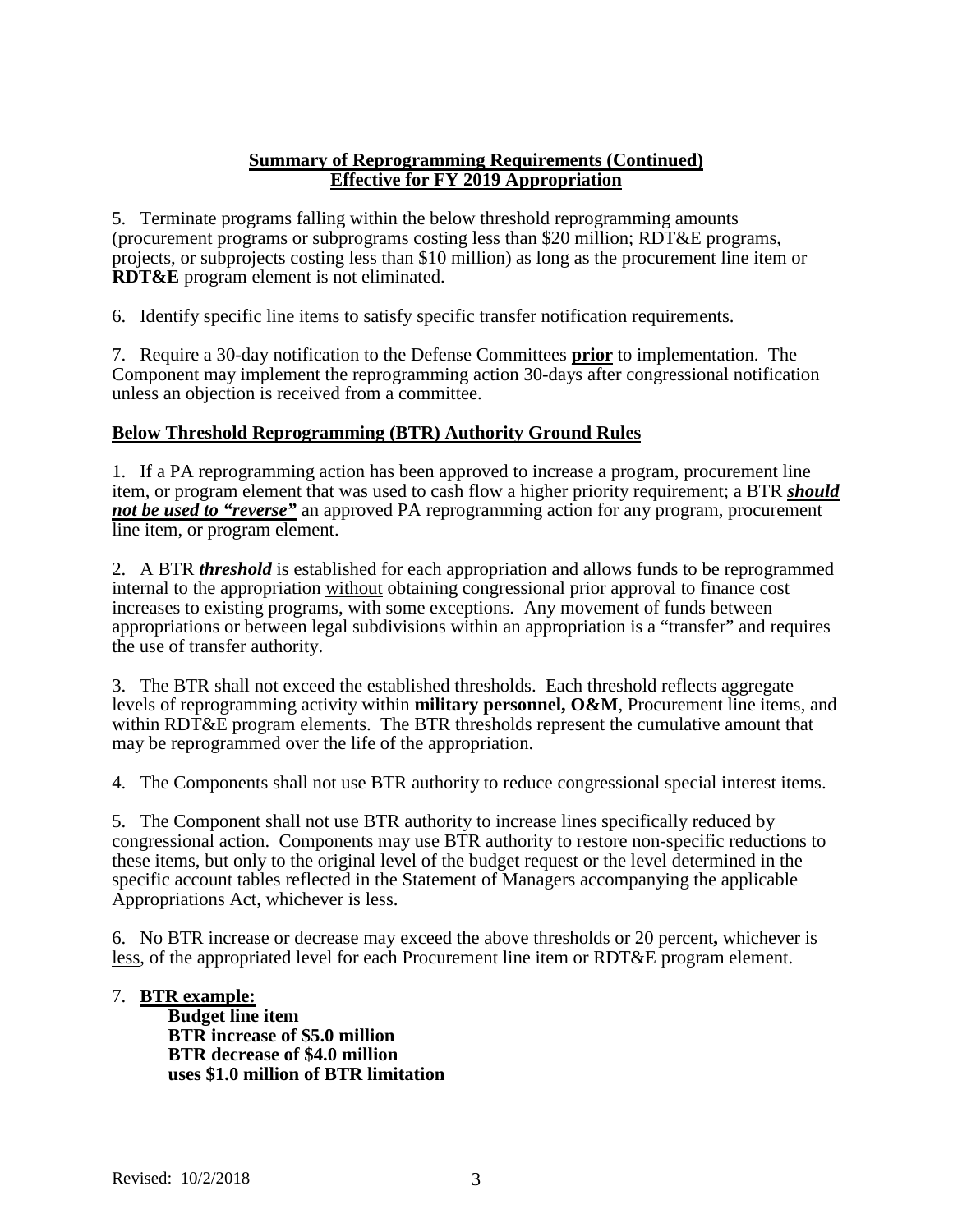# **New Start Requirements**

1. Any program not explicitly justified to, and funded by, the Congress is considered to be a new start program. In accordance with section 8073 of division C of Public Law 115-245, the Department of Defense (DoD) Appropriations Act, 2019, the congressional oversight committees must be notified, in writing, prior to the initiation of any new start program, project, or activity. The Office of the Secretary of Defense (Comptroller) also must be provided such prior notification. The following notification/approval procedures will be used in **all** new start actions.

2. Proposed new start programs exceeding the following thresholds require prior approval of the congressional oversight committees, and will be submitted for approval as DD 1415 Prior Approval Reprogramming actions:

- a. Establishes a new procurement program estimated to cost \$20 million or more within the first 3 years.
- b. Establishes a new RDT&E program, RDT&E project, or RDT&E subproject estimated to cost \$10 million or more within the first 3 years.

No action may be taken on the new program until approval of **all** committees has been received.

3. For new start programs falling below these thresholds, a notification letter to the oversight committees and to the Under Secretary of Defense (Comptroller) is required. Components may initiate the new program after the expiration of the 30-day notification period, unless an objection is received from a committee. New start notification letters must be staffed with the Office of the Under Secretary of Defense (Comptroller) prior to delivery to the oversight committees.

4. New start safety modifications or safety programs costing less than \$20 million for the entire effort may be initiated immediately after the written notification is delivered to the congressional oversight committees.

5. The determination of whether a particular activity is a new start is made based upon the justification material presented to the Congress for the program year in which the new program is proposed. Particular care must be taken in making a determination of whether a program should be considered a new start. If a program is not explicitly addressed in the relevant justification material, it is considered to be a new start<sup>[1](#page-3-0)</sup>. The following parameters are provided to guide the decision making process:

<span id="page-3-0"></span> $\frac{1}{1}$ <sup>1</sup> "Skip year" program, or programs funded by the Congress in previous years but not requested in the budget for the year of execution, are not considered to be new start programs. The DD 1416, Report of Programs, must be annotated in cases where funding is added for these programs.